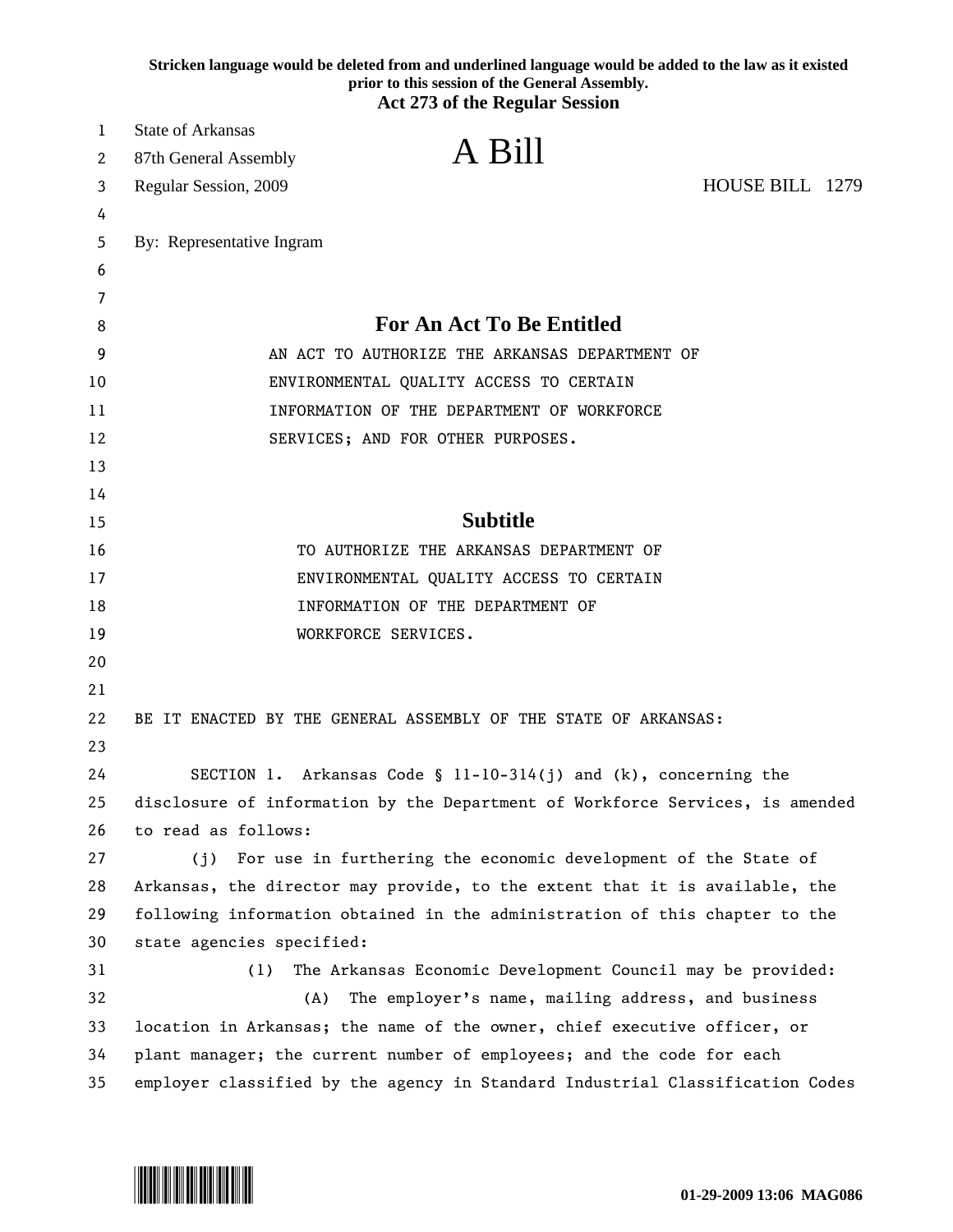**HB1279** 

1 20-87 or the equivalent classification codes under the North American 2 Industry Classification System; and 3 (B) The claims status of workers hired by employers under 4 the Arkansas Economic Development Council's Arkansas Enterprise Zone Program 5 authorized by the Arkansas Enterprise Zone Act of 1993, § 15-4-1701 et seq., 6 and the Arkansas Economic Development Act of 1995, § 15-4-1901 et seq., 7 provided that the commission submits a list of workers by name and social 8 security number; 9 (2) The Revenue Division of the Department of Finance and 10 Administration may be provided: 11 (A) Such information as is required and necessary by the 12 Arkansas Enterprise Zone Act of 1993, § 15-4-1701 et seq., and the Arkansas 13 Economic Development Act of 1995, § 15-4-1901 et seq.; + 14 (B) The net increase in employment at manufacturing and 15 mining establishments as defined in § 26-51-505 which are participating in 16 the manufacturing jobs tax credit program created by § 26-51-505 if the 17 division provides a list of employers by name, location, and the period of 18 time for which the data is sought; and 19 (C) Such information as is necessary for the effective 20 operation of their respective programs to allow cooperation between the 21 division and the Department of Workforce Services; 22 (3) The Arkansas Institute for Economic Advancement of the 23 University of Arkansas at Little Rock may be provided covered wage and 24 employment data by county on a quarterly basis by the two-digit Office of 25 Management and Budget standard industrial classifications or the equivalent 26 classification codes under the North American Industry Classification System; 27 (4) The Arkansas Rehabilitation Services may be provided 28 employer quarterly wage reports and employer names, addresses, and phone 29 numbers; and 30 (5)(A) The Arkansas State Highway and Transportation Department 31 may be provided  $the:$ 32 (A) The employer's name, the business location in 33 Arkansas, the current number of employees, and the code for each employer 34 classified by the agency in the Standard Industrial Classification Code or 35 the equivalent classification code under the North American Industry 36 Classification System; and

2 01-29-2009 13:06 MAG086